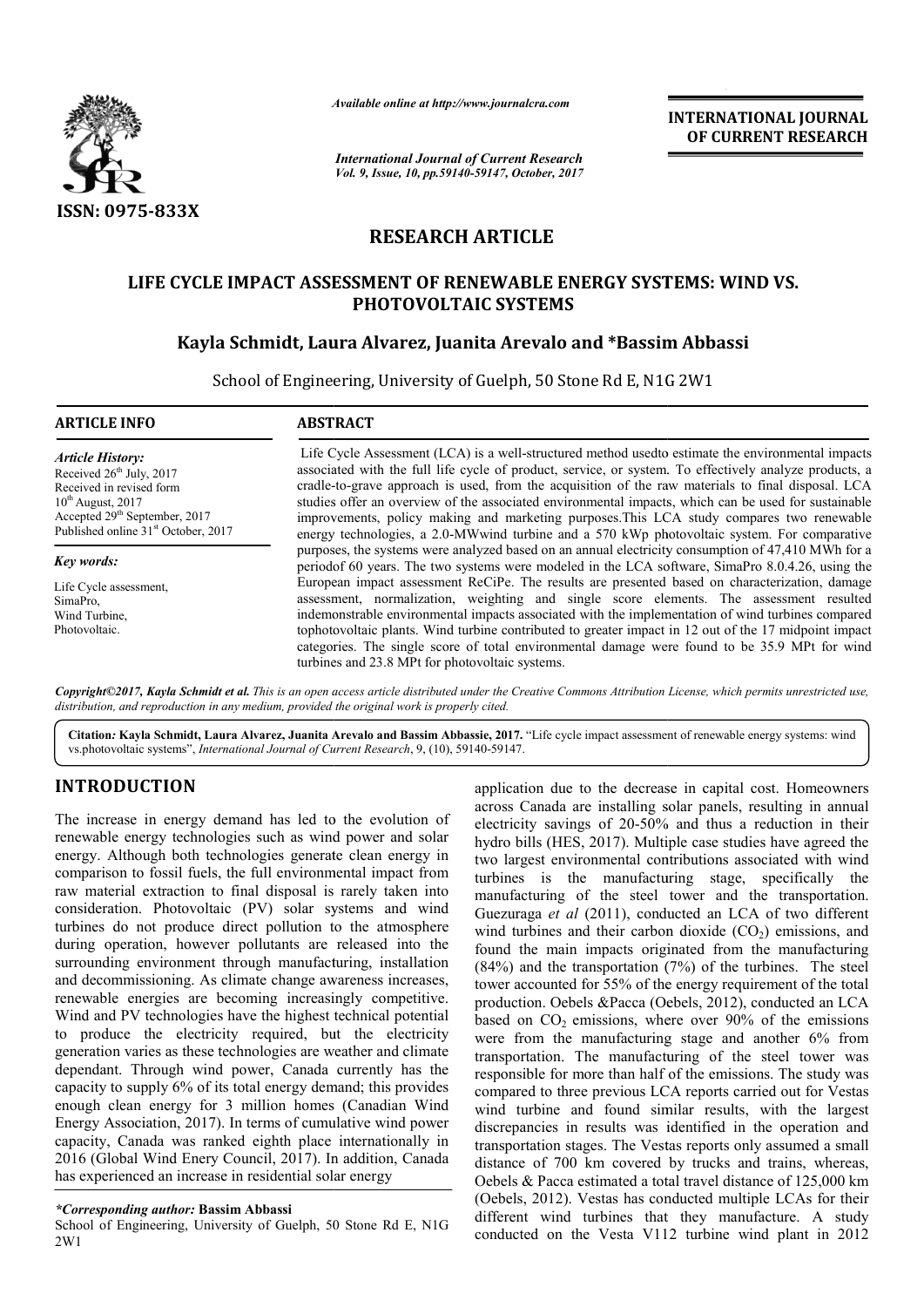demonstrated the manufacturing of the wind turbine accounted for 81% of the GWP with  $CO<sub>2</sub>$  being the main emitted pollutant (Razdan, 2015). Tremeacc  $\&$  Meunier (Tremeac, 2009) found the manufacturing of a 4.5 MW wind turbine accounted for 75% of the life cycle energy consumption and that the type of transportation and distance were important factors for human health, resources and climate change. It was also found that transportation by train instead of transport truck could reduce up to 20% impact on ecosystems, 30% on resource depletion, 40% on climate change and 55% on human health. Similarly, Jungbluth *et al*. (Jungbluth, 2005), found that air emissions from the production of the different types of steel for the tower and the nacelle, concrete for the foundation and the glass fiber-reinforced plastics for the rotor blades were dominant in the cumulative results. Carbon dioxide contributed to more than 90% of the emitted greenhouse gases. Similar to wind turbines, the manufacturing of PV modules has considerable environmental impact. An LCA study conducted by Stoppato (Stoppato, 2008), accessed polycrystalline silicon PV panels and found that the most energy intensive processes were the transformation of metallic into solar silicon (1190.1 MJ/panel) and the panel assembling (272.7 MJ/panel). Pacca *et al*. (Pacca, 2007), performed an LCA on two state-of-the-art PV technologies and found the most effective method to improve the module's environmental performance is to reduce the energy input in the manufacturing phase. It was also found the net energy ratio (NER) from PV systems was 3.7 times greater than the NER from electricity supplied by the traditional grid mix in Michigan. Multiple PV LCAs focus on the GHG and  $CO<sub>2</sub>$  emissions generated and the associated payback period. Sherwani *et al*. (Sherwani, 2010), were reported that the energy payback time (EPBT) for photovoltaics (amorphous, monocrystalline and polycrystalline) can range from 1.7 years to 15.5, with an average of 2.65 years. The higher payback periods for the polycrystalline were typically associated with smaller power ratings. Overall, studies have shown both wind turbines and PV systems are more environmentally friendly than traditional fossil fuel electricity generating technologies (Guezuraga, 2011). Thislife cycle assessment (LCA) compares the potential environmental impactsof a2.0MW (megawatt) wind turbine and a 570 kWp(kilowatt peak) photovoltaic system. LCA is a broadcradle-to-grave approach that allows for a detailed study of the environmentalimplications of one or more products, services or systems (United States Environemental Protection Agency, 2017). For large, complicated systems such as wind turbines and photovoltaic modules, the required life cycle inventory (LCI) (i.e., the inputs and outputs) can be difficult to acquire, and calculating the environmental impacts, through an impact assessment, has proven to be challenging. Therefore, comprehensive LCA software, such as SimaPro provides an easier and more detailed approach to LCA. In this work, SimaPro was utilized to model the two renewable energies employing two built-in datasets.

# **MATERIALS AND METHODS**

## **System Boundaries**

This is a cradle-to-grave analysis includes the materials, processing and assembly, operation, maintenance and disposal. The system boundary only includes the disposal of the products under study, excluding the disposal of capital equipment involved in the manufacturing process. The manufacturing, connection to grid, transportation to construction site from manufacturing and the transport of personnel for maintenance over the lifetime of the turbines have been taken into consideration. The solar system analysis is based on the already existing photovoltaic plant on open ground. Additional transportation for maintenance has been included in this system without additional considerations for their use. This system is based on the pre-existing databases and therefore is limited to the compilation of additional data to attempt full life cycle. The underlying databases include end of life treatment for the most important materials for each system production.The lifespan of an onshore wind turbine has been defined as 20 years and the lifespan of a solar photovoltaic module is estimated to be 30 years according to the already existing models in SimaPro.

#### **Functional unit**

Comparative LCA studies require a functional unit, to which the inputs and outputs of the systems, products or services can be related. Since one wind turbine and one PV plant produce different rates of electricity, the functional unit of the study was based on the amount electricity needed for 10,000 residents in Toronto, Ontario. Canada has one of the highest residential electricity consumption per capita in the world, with an average of 4,741 kWh/year/capita (Shrink That Footprint, 2017), therefore 47,410 MWh/year is required for 10,000 residents. The wind turbine dataset used in this study was based on a popular windturbine, the Vesta V80-2.0 MW. The onshore wind turbine requires a cut-in wind speed of 4.0 m/s. Over a 25-year period, the average wind speed in Toronto is 4.3 m/s. Assuming no power losses as turbines, produce AC power, the annual energy output was calculated using the Equation 1 below (Windpower Engineering and Development, 2017).

 $AEO = 0.01328(D^2)(V^3)$  … … … … … … …  $Eq. 1$ 

where, AEO = Annual Energy Output (kWh/year)

 $D =$  Rotor diameter (ft) = 262.5 ft for the Vesta V80-2.0 MW turbine

 $V =$  Annual average wind speed (mph) = 9.6 mph

One turbine will theoretically produce 809.6 MWh/year. Therefore 59 wind turbines are required to produce enough electricity for 10,000 Toronto residents. Wind turbines have an average life span of 20 years, 10 years less than solar panels, therefore, a period of 60 years was used. Assuming no repairs and at the end of 20 years the wind turbine is completely replaced, 177 wind turbines will be required. Multiple factors influence energy production of photovoltaic systems including, solar radiation, climate, tilt angle of the solar panels. For example, a common misconception is solar panels produce more energy in the summer months, which is not always the case. An important manufactured specification is the temperature coefficient where the value of the coefficient, given in a percentage, means for each degree over standard testing conditions of 25°C, the energy output is reduced by the given coefficient (Energy Matters, 2017). Therefore, bright, cooler days are ideal for maximum energy output. Unfortunately, in Canada the sun is at a lower angle and with the shorter days and snow cover, the energy generation is about 10-20% of the summer months (Energy Matters, 2017; The Kingston Whig-Standard, 2017; The Greenage, 2017 and Current Results, 2017). The photovoltaic system dataset used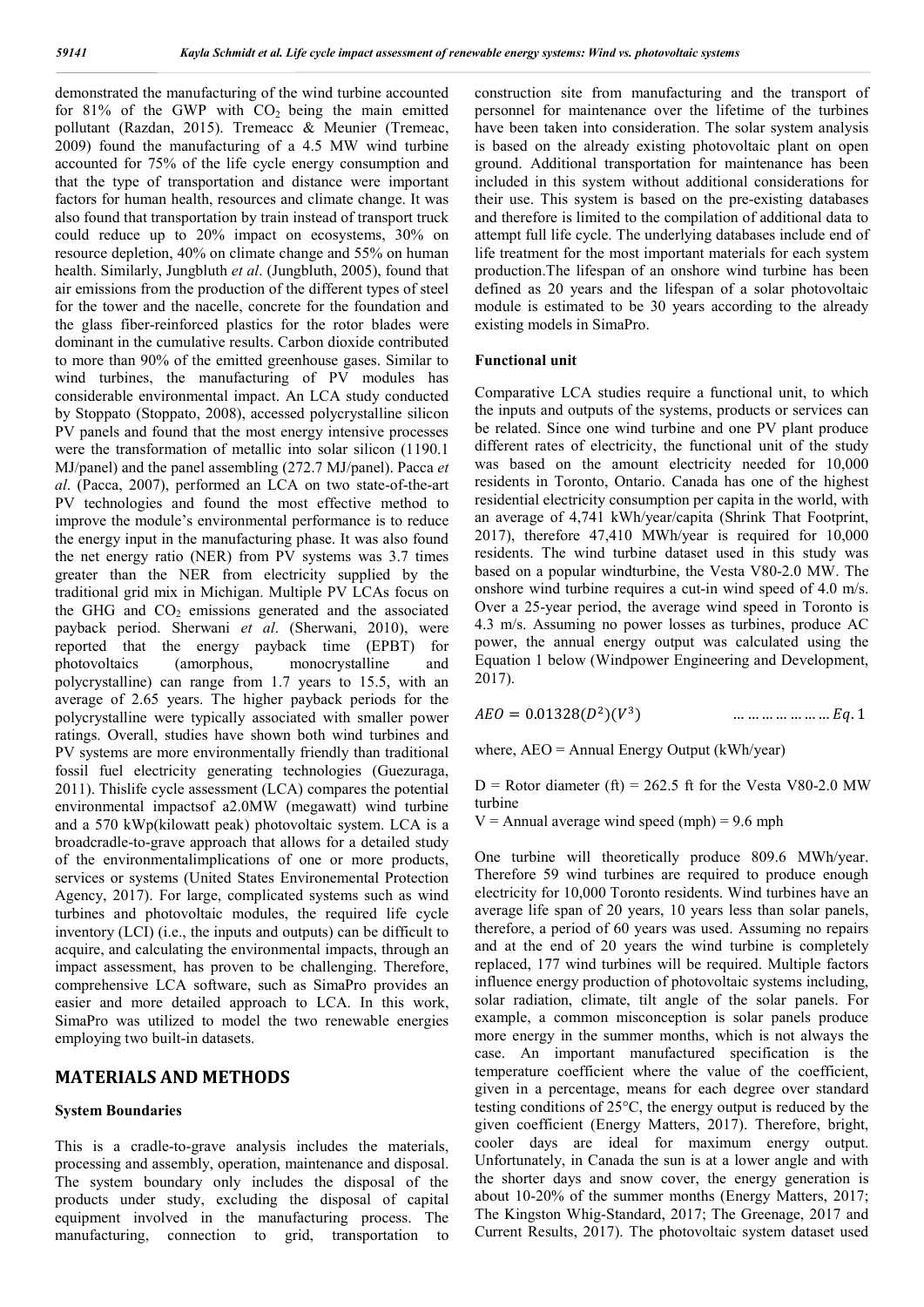in the model was based on a 570 kWp photovoltaic plant, consisting of multi-crystalline silicon solar panels, the most commonly manufactured solar panels. Most PV systems are assumed to have a lifespan of 30 years. The plant consists of the solar panels, the mounting systems for an open ground systems, and inverters, as photovoltaics produce DC power that must be converted into AC power. A total area of  $4402 \text{ m}^2$ is covered by solar panels and around 3 inverters of 500 kW capacity are required for a single system. The database used corresponds to an open ground power plant in Spain where the solar panels are produced by Edisun Power Europe Ltd. Photovoltaic are specified in kWp, the maximum power the system can generate. Assuming a south tilt angle equal to the latitude of Toronto of 43°, and taking the average of three different methods as seen in Table 1, 72 solar plants, producing 667.2 MWh/year/plant are required for 10,000 Toronto residents. Over a 60-year period, 144 solar plants are required. The life cycle modelling and assessment is developed using SimaPro software to integrate existing data and information identified during research.

manufacture, Canadian Solar manufactures PV systems isin Guelph, Ontario, 100 km from Toronto. Canadian solar manufactures the wafers, solar cells, solar PV modules, solar power systems (Canadian Solar, 2017). Therefore, it was assumed all products for the PV plant is manufactured in Guelph. In SimaPro transportation by transport trucks is measured in ton-kilometers (tkm), which is the weight of the product multiplied by the distance. The wind turbine dataset specified the weight of the rotors, each blade, nacelle, tower and the reinforced steel concrete foundation. The weight of the PV system, was assessed using SimaPro's network tree (a process flow diagram). Corresponding weights were determined for the processes which overall contributed to 95% of the total environmental load. In terms of maintenance and operation, the turbines are assumed to use the energy contained in the wind to produce electricity without emitting any kind of pollutants. Some electricity is needed for the yaw system operation to turn the wind turbine rotor against the wind, this value is assumed to be included in the assembling and

**Table 1. Toronto's Potential Energy Output**

| Method  | Potential Energy Output<br>(kWh/kWp/year) | Output power<br>(MWh/year) | Number of Systems<br>Required | Reference          |
|---------|-------------------------------------------|----------------------------|-------------------------------|--------------------|
|         | 1,231                                     | 701.9                      | 67                            | [18]               |
|         | 1,161                                     | 661.8                      | 72                            | [19]               |
|         | 1.119                                     | 637.8                      | 75                            | $\lceil 20 \rceil$ |
| Average | 1170                                      | 667.2                      | 72                            |                    |

|  |  | Table 2. Databases used for the life cycle assessment of wind energy |  |
|--|--|----------------------------------------------------------------------|--|
|  |  |                                                                      |  |

Database Entry: Inputs from technosphere

*Wind turbine manufacture, installation and decommission:*

Wind turbine, 2 MW, onshore {GLO}│construction│Alloc Def, U

*Wind turbine connection to electricity grid:*

Wind turbine network connection, 2 MW, onshore {CA-QC} │wind network connection construction, 2 MW, onshore│Alloc Def, U *Transport of personnel for maintenance:*

Transport, passenger car, large size, diesel, EURO 3 {GLO} │market for │ Alloc Def, U

*Transportation of parts from the manufacturing sites in Windsor and Tillsonburg Ontario to Toronto:*

Transport, freight, lorry 16-32 metric ton, EURO3{GLO}| market for | Alloc Def, U

# **Modeling Assumptions**

To compare the two renewable technologies, the nominal power output of 47,410MWh/year of was calculated. Solar systems produce DC power and was assumed to the converted into AC power. No other power conversions or losses were taken into consideration. Transportation to the installation location and maintenance was not specified in either datasets and therefore had to be added in. It was assumed the blades were manufactured from Siemens, located in Tillsonburg Ontario, 175 km from Toronto. Siemen's manufactures the blades for the South Kent Wind Project located within the Municipality of Chatham-Kent, Ontario (Siemens, 2017). CS Wind located in Windsor (370 km from Toronto) manufactures the tower components, it was assumed the tower, the rotor and the nacelle was also manufactured in Windsor. Lastly, LaFarge cement which produces concrete foundations for wind turbines was assumed to be the supplier for the foundation. LaFarge has two cement manufacturing plants in Ontario, it was assumed the reinforced concrete was transported from the plantthat was farthest away from Toronto, in Bath, Ontario which is approximately 245 km away. It was assumed manufactured parts were transported by transport trucks, and maintenance personnel were transported in a pick-up truck. The solar panel transportation was simplerto the wind turbines, as a local

manufacturing electricity. Maintenance for the wind turbines was assumed to be based on periodic checkups done by personnel being transported to the site, assumed to be from Northwind Solution located in Oakville, 40 km away from Toronto. Therefore, the total transportation of a pickup truck was assumed to be 80 km (there and back) 3 times a year for 60 years.For the maintenance of the PV system, it was assumed that annual checkups are required two timesa year with experts coming from Markham, Ontario, 30 km (one way) from Toronto. The end of life of the system has been included in the underlying databases used, therefore it is assumed that the transportation and treatment of the waste was completed accordingly. The main wastes taken into consideration in the production and disposal of the panels are wastewater, mineral oil, plastic and municipal solid waste according to the database used for this analysis. The treatment is based in municipal solid and wastewater treatment and includes transportation.

#### **Life Cycle Inventory**

LCA studies are based on qualitative data collected for material, energy and other resources involve in the life cycle of the product known as Life Cycle Inventory (LCI). For wind turbine, Table 2summarizes the databases used for the analysis of a single wind turbine. A total of 177 turbines are required,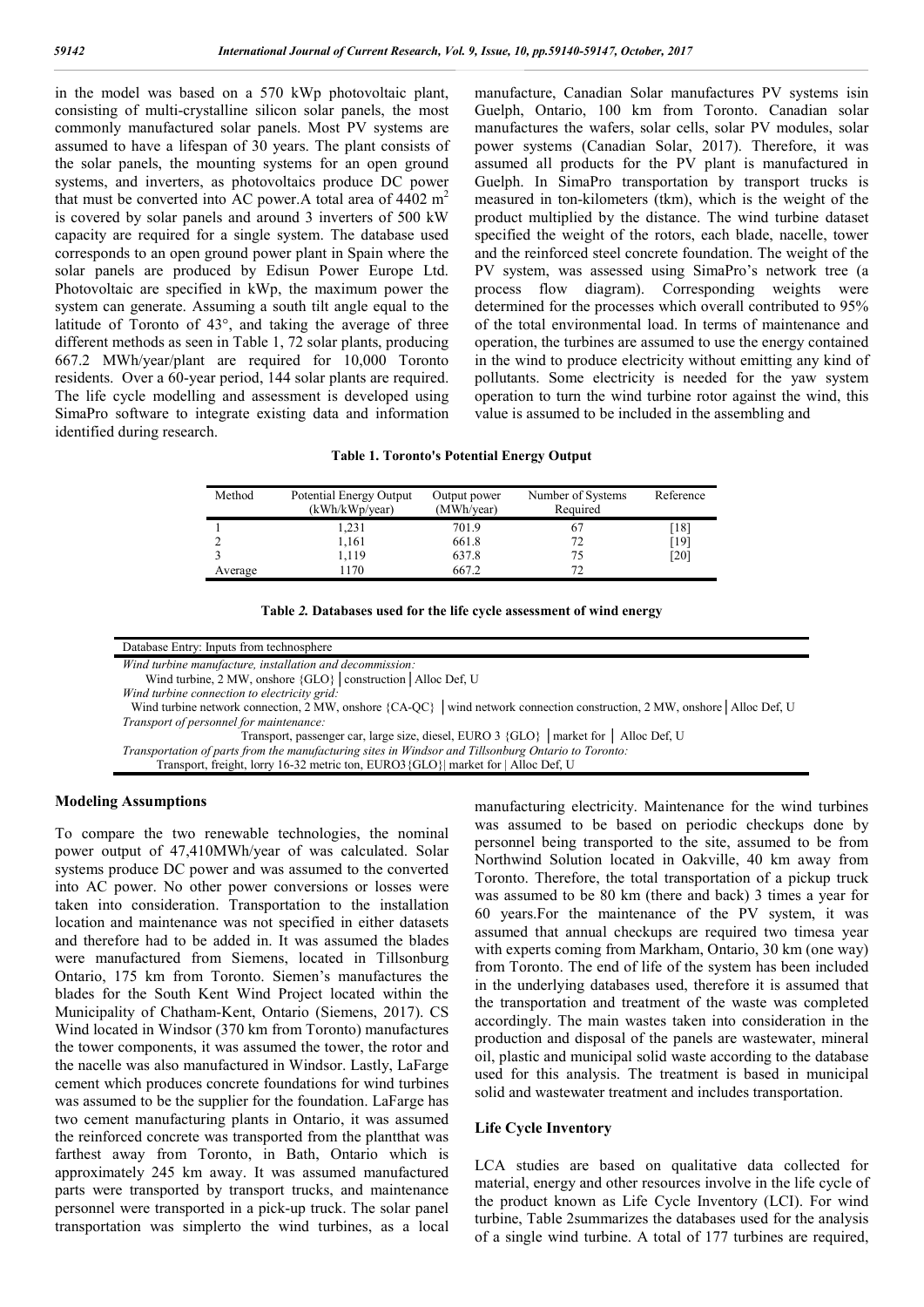each with a lifetime of 20 years to complete the energy requirement for the chosen timespan of 60 years. Similarly, Table 3 summarizes the input databases used for the analysis of a single photovoltaic system. Each system has a useful life of 30 years, for which a total of 144 systems are required to meet the nominal power for design and the lifetime of the study corresponding to 60 years.

figures only consider 92.5% of the total environmental impacts (7.5% cutoff rate). The single score impact and percent contribution are included in each of the processes. The largest environmental impact for the wind turbines is the market production of steel. The environmental impacts for the photovoltaic plants are spread over more processes, with most production of the multi-crystalline silicon panels and





**Figure 1. One 2.0 MW Wind Turbine Network Resul**

# **RESULTS AND DISCUSSION**

The results obtained from SimaPro using the impact assessmentReCiPe Endpoint (H) V1.11/ Europe ReCiPe H/A method, which uses European normalization and weighting factors. Under the assumptions and specifications of the project, the 177 wind turbines resulted in the renewable energy with a greater environmental impact compared to the 144 photovoltaic plants. The results are presented in characterization, damage assessment, normalization, weighing and single score impact assessment for the 144 PV plants and the 177 wind turbines.

#### **Networks**

Figures 1 and 2 represent the network/flow diagram of 1 wind turbine and 1 photovoltaic plant. The process boxes in both aluminum mounting system resulting in the largest environmental impacts. Both network diagrams demonstrate that 92.5% of the environmental impacts strictly result in the manufacturing of the systems and do not included transportation, maintenance, or disposal.

#### **Characterization**

This is a mandatory element of a life cycle assessment where the pollutant emissions are given a common frame of reference to account for the environmental impacts. Here, the substances or pollutants that contribute to an impact category are multiplied by the characterization factor corresponding to each category (*SimaPro Database Manual, 2016*). The percent contribution of characterization impact assessment of wind vs. solar is illustrated in Figure 3. It is clearly seen that the PV planthas lower impacts except for ozone depletion, ionizing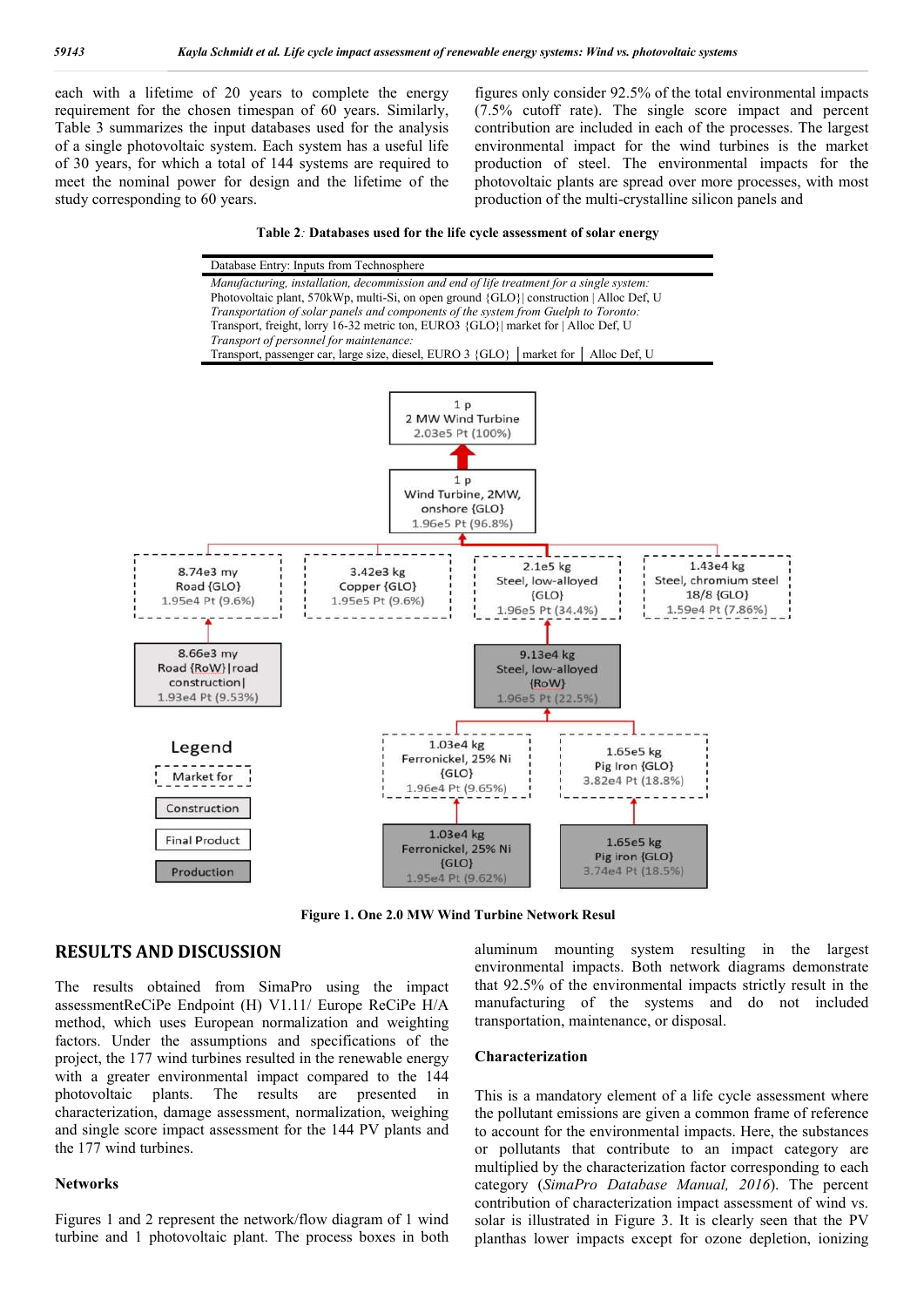radiation, terrestrial ecotoxicitiy, agricultural and urban land occupation. These five characterization impacts could be attributed to the toxic pollutants such as nitric oxides during the wafer process, the energy intensive silicon extraction and purificationprocesses and the large amount of land required for the 570 kWp plant.

# **Damage Assessment**

The damage assessment aims to combine several similar impact categories into a damage categoryby adding impact categories with the same units. The three damage categories are human health, ecosystems, and resources.



**Figure 2. One 570 kWp Photovoltaic Plant Network Result**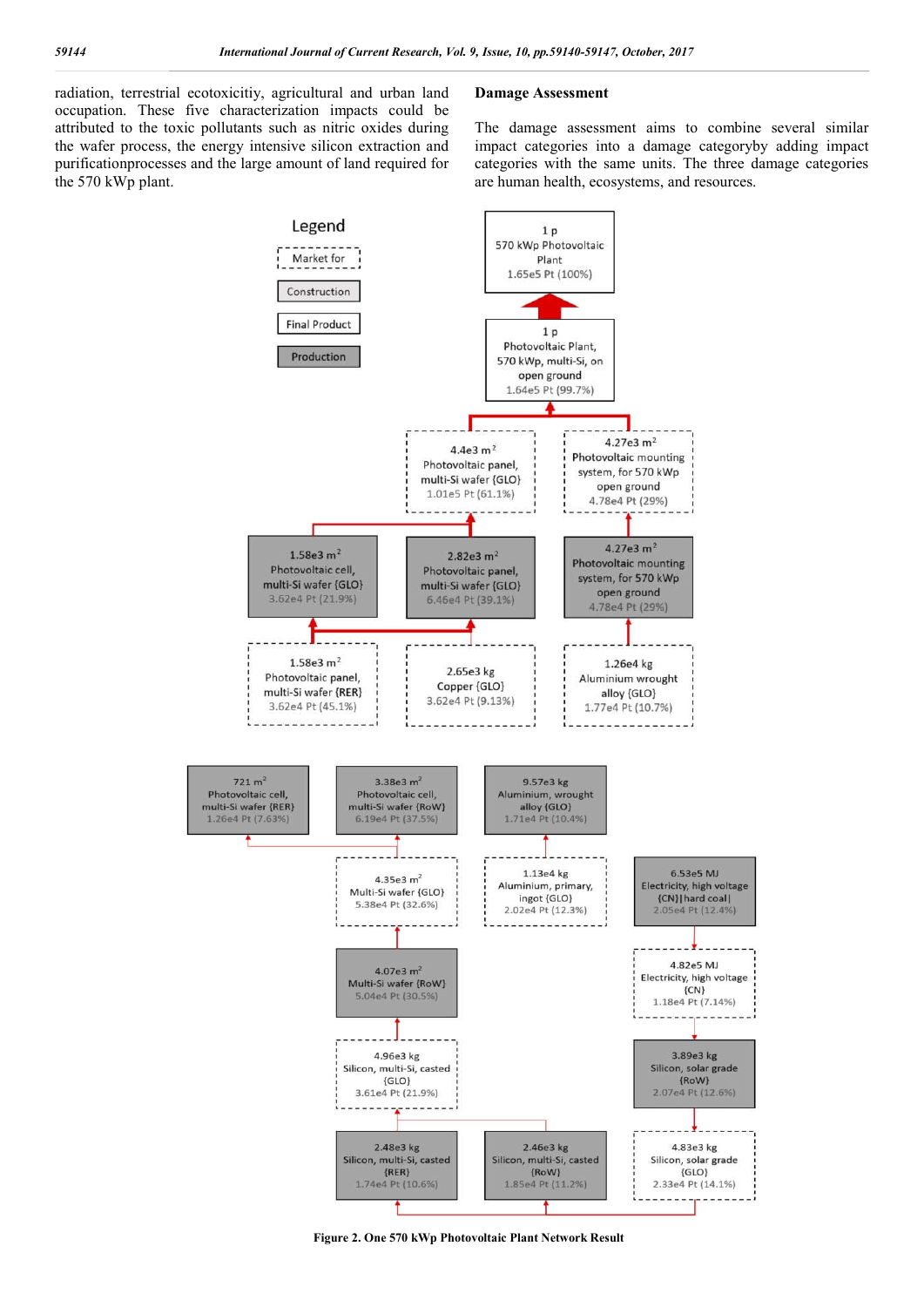The damage category of human health combines the impact categories of climate changehuman health, ozone depletion, human toxicity, photochemical oxidant formation, particulate matter formation, and Ionizing radiation.Ecosystems category includes climate change ecosystems, terrestrial acidification, freshwater eutrophication, terrestrial ecotoxicity, freshwater ecotoxicity, marine ecotoxicity, agricultural land occupation, urban land occupation and natural land transformation.Finally, the resources damage category includes metal depletion and fossil depletion as the impact categories.The results for the three damage categories scores are tabulated in Table 5. The damage assessment results can also be shown in percentages as illustrated in Figure 4.

The impact assessment Europe ReCiPe H/A the normalization reference values correspond to the annual impact of a single European in each damage category. The normalization factors of endpoint impacts for human health, ecosystems and resources are 49.5 DALY, 5.72e3 species.yr and \$3.27e-5, respectively [26]. Normalization allows for the impact category indicators to have the same units, making it easier for comparison.The results are shown in Table 6.

#### **Weighting and Single Score**

Weighting has been carried out using the Europe ReCiPe H/A weighing factors: 400 for Human Health, 400 for Ecosystem

### **Table 3. Characterization Assessment of Wind Energy and Solar Energy**

| Impact category                 | Unit        | Wind      | Solar      |
|---------------------------------|-------------|-----------|------------|
| Climate change Human Health     | DALY        | 254       | 323        |
| Ozone depletion                 | <b>DALY</b> | 0.0997    | 0.0509     |
| Human toxicity                  | DALY        | 122       | 241        |
| Photochemical oxidant formation | DALY        | 0.0298    | 0.0411     |
| Particulate matter formation    | DALY        | 117       | 191        |
| Ionising radiation              | DALY        | 0.4562    | 0.3391     |
| Climate change Ecosystems       | species.yr  | 1.44      | 1.83       |
| Terrestrial acidification       | species.yr  | 0.0068    | 0.0072     |
| Freshwater eutrophication       | species.yr  | 0.0045    | 0.0063     |
| Terrestrial ecotoxicity         | species.yr  | 0.0477    | 0.0050     |
| Freshwater ecotoxicity          | species.yr  | 0.0133    | 0.1048     |
| Marine ecotoxicity              | species.yr  | 0.0025    | 0.0187     |
| Agricultural land occupation    | species.yr  | 0.1410    | 0.1092     |
| Urban land occupation           | species.yr  | 1.30      | 0.3878     |
| Natural land transformation     | species.yr  | 0.0462    | 0.0515     |
| Metal depletion                 | \$          | 3,375,575 | 13,574,054 |
| Fossil depletion                | \$          | 7,975,729 | 10,121,831 |



**Figure 3. Percent Contribution of Characterization Impact Assessment of Wind vs. Solar**

As in Figure 3, the percentage within the category is calculated based on difference in the inventory scores between wind and PV systems.The wind turbines have an overall higher damage to human health and depletion of resources, but the photovoltaic plants have a slightly higher impact to ecosystems.

#### **Normalization**

Normalization of categories is achieved by dividing the scores by a reference value to obtain a normalized data corresponding to the geographic location where the results are applicable.

and 200 for Resources (Benini, 2014). The last part of the assessment includes the compilation of the results to form a single score after the results have been normalized and weighted. The results are presented in Table 7. Thefirst raw in Table 7 corresponds to the total environmental impacts for the wind turbines and the photovoltaic system. The results show that the total score for photovoltaic systems is almost two thirds of the total score for wind turbines under the assumptions made and the weighing applied. The largest damage contributing to the elevated score of wind turbines is seen in the damage to human health and resource depletion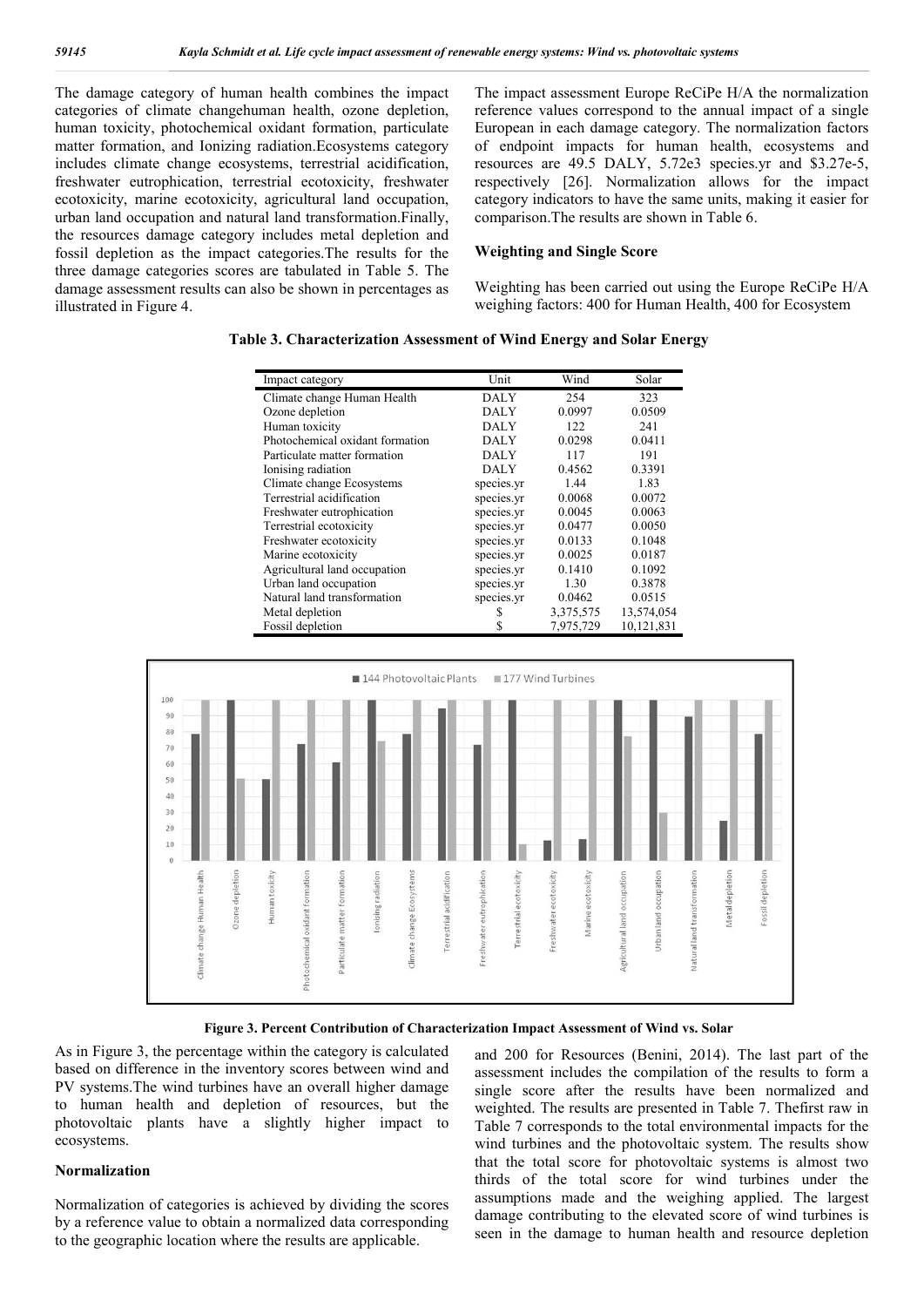categories. Figure 5 below shows the final score with the individual contributions of each technology to the impact categories studied in this assessment. Climate change human health, human toxicity, and fossil depletion are the midpoint impact categories that contribute the most to the damage caused by both technologies.

**Table 4. Damage assessment for wind and solar energy systems**

| Damage category | Unit       | Solar      | Wind       |
|-----------------|------------|------------|------------|
| Human Health    | DAL Y      | 494        | 755        |
| Ecosystems      | species.yr | 3.00       | 2.52       |
| Resources       |            | 11,351,305 | 23,695,885 |



**Figure** *4.* **Damage assessmentpercent contribution for wind and solar systems**

**Table 6. Normalization of Wind and Solar**

| Damage category | Unit | Solar  | Wind   |
|-----------------|------|--------|--------|
| Human Health    | -    | 24.437 | 37,380 |
| Ecosystems      | -    | 16,575 | 13.922 |
| Resources       | -    | 36.778 | 76.775 |

**Table 5. Weighting and Single Score Impact Assessment of Wind and Solar**

| Damage category | I Init* | Solar | Wind |
|-----------------|---------|-------|------|
| Total           | MPt     | 23.8  | 35.9 |
| Human Health    | MPt     | 98    | 15.0 |
| Ecosystems      | MPt     | 6.6   | 5.6  |
| Resources       | MPt     | 74    | 153  |

\*MPt = Million Point, where 1 Pt represents one thousandth of a yearly environmental load of one average European citizen.



**Figure 5***.* **Total Environmental Impact of Wind and Solar presented as a Single Score**

# **Interpretation**

The assessment results under the assumption and data used demonstrated that higher environmental impacts are associated with the implementation of 177 wind turbines compared to 144 PV plants to produce the same amount of nominal power of 47,410MWh/year for 60 years. Photovoltaic systems contributed to greater impact in 12 out of the 17 impact categories as seen in Figure 3.The wind turbines have a higher environmental impact in 2 out of the 3 endpoint impacts, damage to human health and depletion of resources. The PV systems have a slightly higher impact to ecosystems which may be associated with the chemicals included as part of the manufacturing process of the solar cells. The total environmental impact of the PV plants was only 2/3 of the wind turbines. In order for wind to be more favorable from an environmental perspective, 118 wind turbines (2/3 of the original 177) would need to be manufactured. This can be achieved with an average wind speed of 4.9 m/s or greater (as opposed to Toronto's 4.3 m/s). The second, more viable option is the wind turbines last 30 years instead of 20 years. Multiple LCAs of wind turbines assume a standard design life of 20 years, however the wind turbine industry is still young, as Vestas was established in 1979 and only a few turbines have ever been disposed of, reaching operation lifespans of 30 or more years (Vestas, 2011). If the wind turbines lasted 30 years and if the average wind speed was greater than 4.3m/s, the wind turbines would have less environmental impacts than the PV plants. Wind speed and solar radiation are some important factors for LCAs and many production processes, especially for PV plants are still under development (Jungbluth, 2005). It is recommended to continue to conduct LCAs as new improvements and technologies are implemented.

# **Conclusion**

A total of 177 wind turbines and 144photovoltaic systemswere compared using a SimaPro model developed for this study. The Life Cycle Impact Assessment was conducted using the ReCiPe Endpoint (H) V1.11/ Europe ReCiPe H/A method. A total of 17 midpoint impact categories were used to evaluate the environmental performance of the two technologies compiled into 3 endpoints to account for the damage to human health, ecosystems and the depletion of resources. The characterization, normalization, damage assessment and weighing were used as phases to understand the impact of each technology and create a common framework to develop the single score for wind turbines (35.9MPt) and photovoltaic (23.8 MPt) systems.

This comparative Life Cycle Assessment study concluded that wind turbines for energy generation imply more environmental damage than photovoltaic systems when compared under the premise of producing 47,410 MWh/year of nominal power during a period of 60 years. The study considers the materials, manufacturing, construction, transportation, and end of life cycle stages of both products. The results obtained through this work and similarstudies help interested parties to define area of improvement where more sustainable options can be applied. Companies focused on wind turbine and photovoltaic module manufacturing can create similar model for their products to decrease the impact of their activity on the environment.